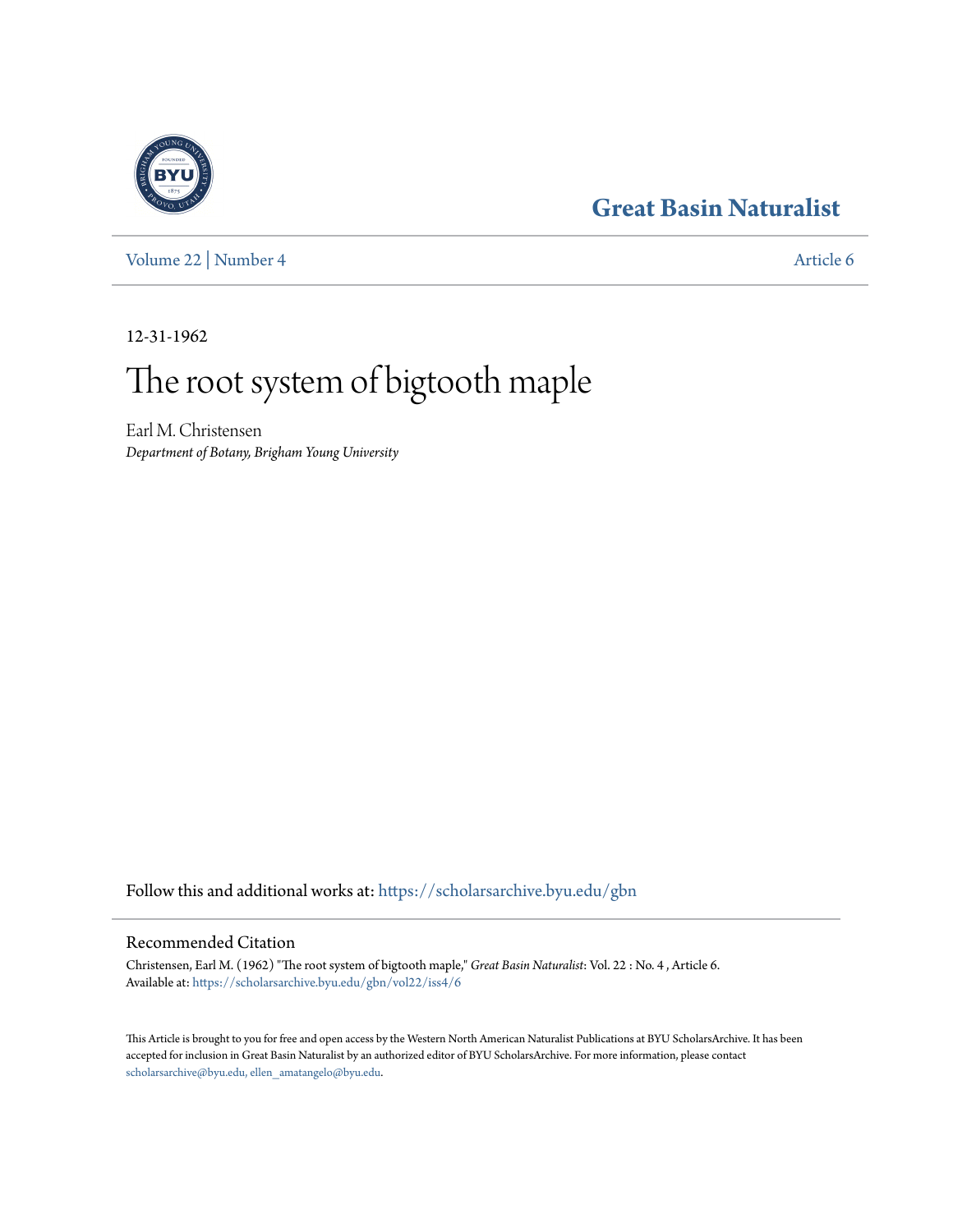#### THE ROOT SYSTEM OF BIGTOOTH MAPLE

#### Earl M. Christensen'

Root systems of several common Utah mountain brush species have been studied and illustrated (Baker and Korstian 1931, Cline 1960), but the root system of the common bigtooth maple, Acer saccharum Marsh, ssp. grandidentatum (Nutt. ex T. & G.) Desmarias, has not been described.

The root system of a 16 year old plant that was 3 feet, <sup>7</sup> inches high is illustrated in Figure 1. The plant was growing at 5100 feet on a north- facing slope in lower Provo Canyon, Utah in a community dominated by Gambel oak (Quercus gambelii Nutt.) and bigtooth maple. The excavation of the root system was made along the contour of the slope. The profile illustrated has a width of  $2\frac{1}{2}$ <br>feet. Three soil horizons could be distinguished. The A horizon was 9 inches thick and gravelly. The B horizon was 18 inches thick and rocky. The C horizon was composed of hard clay and large rocks.

The root system of bigtooth maple is characterized by having a layer of superficial roots located mostly in the A horizon. A smaller number of roots extend vertically downward into the parent material. The root system of bigtooth maple is somewhat similar to that of Gambel oak, although Gambel oak is a rhizomatous species (Baker and Korstian 1931).

The plant chosen for study had not reproduced vegetatively by layering, a characteristic that is typical of older individuals of bigtooth maple. Layering is an effective type of reproduction in bigtooth maple, and in older plants the root system is extended radially as the lower branches layer in the litter.

#### **REFERENCES**

- Baker, F. S. and Clarence F. Korstian. 1931. Suitability of brush lands in the Intermountain Region for the growth of natural or planted western yellow pine forests. U.S. Dept. Agr. Tech. Bui. 256. 82 pp.
- Cline. Morris G. 1960. A comparison of the root systems of bitter brush and cliffrose. Master's thesis, Brigham Young University, Provo, Utah.

<sup>1.</sup> Department of Botany, Brigham Young University. Provo. Utah.